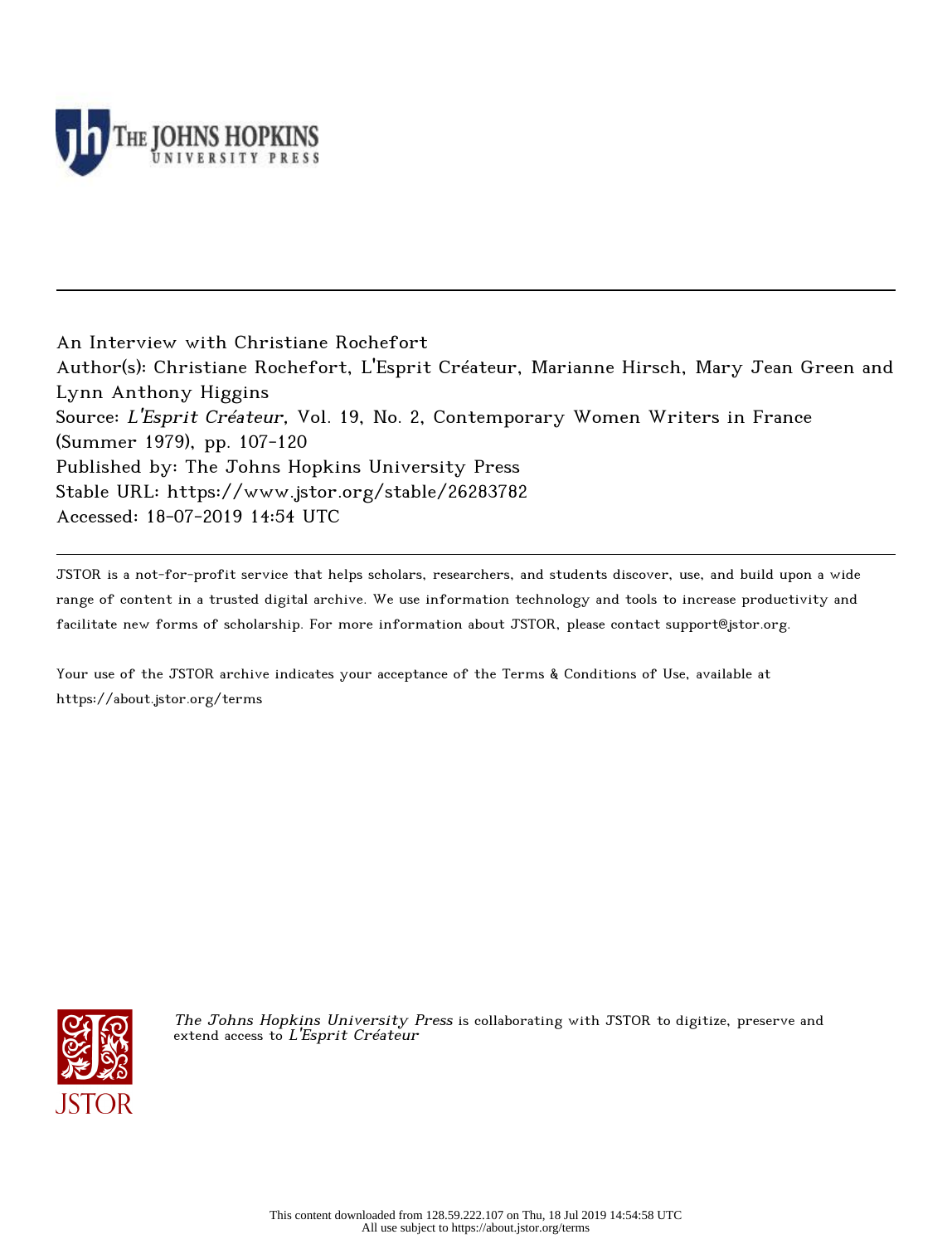# An Interview with Christiane Rochefort

 ... la seule relation vraie à la littérature est d'en faire et d'en lire, deux façons équivalentes de faire l'amour avec. . . (Christiane Rochefort, C'est bizarre l'écriture, Grasset, 1971, p. 18).

**THRISTIANE ROCHEFORT'S DETERMINATION to demystify** Ine processes of writing puts her critic and interviewer in a<br>paradoxical position. How can a spoken interview be written, when transcription itself requires the imposition of syntax and punctuation? How can we discuss her work without succumbing to the structure of critical discourse? More important, are those structures necessary to convince the academic establishment of the interest and complexity of works which Rochefort has deliberately made accessible to a general audience? Because of their critical descriptions of the modern city and the institutions of bourgeois society, Rochefort's works have crept into the American university by way of French civilization and women's studies courses. Having been used primarily as documents about contemporary French society and as accounts of women's experiences, they now deserve to be read for their satirical analysis of Western culture, their imaginative attempts to transform that culture, and their efforts to reinvent a language heretofore dominated by a white male establishment. Indeed, for Rochefort, to describe society is to deconstruct it, just as she says in her theoretical text, C'est bizarre l'écriture: "Ecrire consiste vraiment à désécrire" (C'est bizarre l'écriture, p. 134).

 Throughout her work, Rochefort's primary approach has been to place characters into either alienating or nurturing environments, and to trace their diminution or growth. In her early novels, she is concerned with socially marginal people and their struggles to survive as individuals in a hostile world. More recently, she has focussed on groups of characters engaged in building alternative societies.

The scandal provoked by the eroticism of Le Repos du guerrier (1958), Rochefort's first and best-known work, obscured the serious philosophical conflict between the two main characters and their opposing styles of life the bourgeois and the bohemian. The same kind of conflict emerges in the efforts of Philippe to domesticate Céline in Les Stances à Sophie (1963), Rochefort's attack on the institution of marriage. In Les Petits Enfants du siècle (1961), the French system of social planning and the very shape of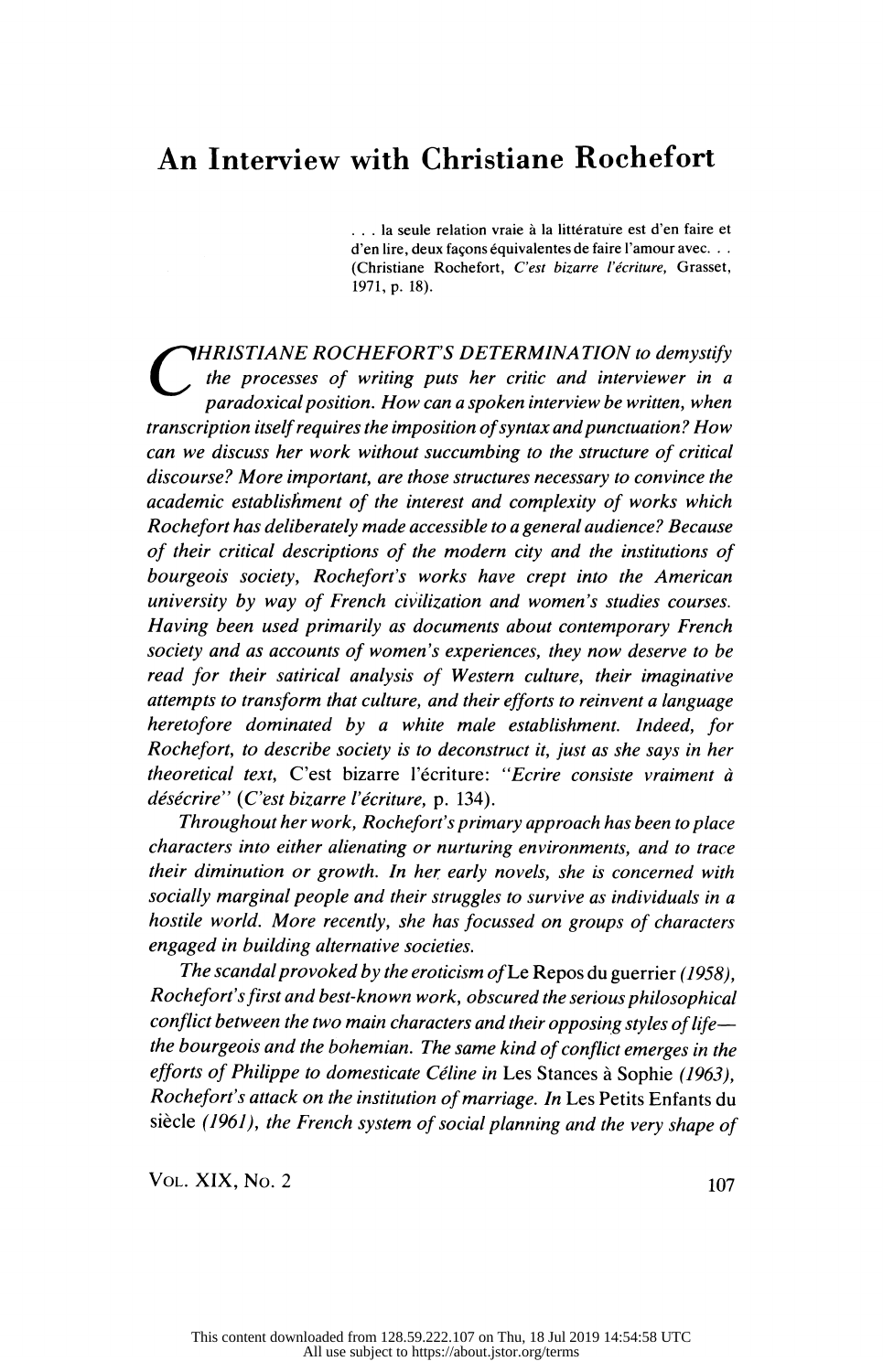#### L'Esprit Créateur

 the new Parisian suburbs dehumanize the child-narrator Josyane and her entire family.

 Une Rose pour Morrison and Printemps au parking are transitional works which trace the process of breaking away from the constraints of family and school. Having discovered his homosexual love for Thomas, Christophe, the adolescent hero of Printemps au parking (1969), returns to his family matured by self-knowledge and strengthened by faith in his own desires and capabilities. Une Rose pour Morrison (1966), written under the dual influence of Bob Dylan and Boris Vian, is Rochefort's futuristic vision of a revolution, staged by a group of hippies, which strangely prefigures the events of 1968.

 In her search for a pre-socialized protagonist, Rochefort moves from individual adolescents to a mass movement of school children in Encore heureux qu'on va vers l'été (1973) and finally to a theoretical essay on infants and young children, the most oppressed of social groups, in Les Enfants d'abord (1976).

 It is in Archaos (1972), however, that Rochefort's use of art as a criticism of life reaches its most playful and inventive expression. Run by children and women, Rochefort's utopia presents an alternative to patriarchy, with its emphasis on power, war, achievement, competition. It is here that the nostalgia for nature, sensuality and simple logic, which marks Rochefort's entire work, emerges most clearly.

 Rochefort shares with many contemporary French feminists an intellec tual background and a Marxist perspective, but her playful realism prevents her novels from appearing abstract or didactic. Their humor and popular appeal, in fact, enhance the effectiveness of her works as instru ments of social change. Her use of slang and popular speech, as well as her efforts to change the connotations of words, unmask and transform the realities of oppression. It is indeed her sophisticated reinvention of language that opens the way to liberation.

 The following conversation with Christiane Rochefort took place during one of her frequent visits to the United States, where she has found a spiritual home. When in America, Rochefort insists on speaking English. However, our conversation flowed from English into French at particularly heated moments. Translation and extensive editing have therefore been necessary.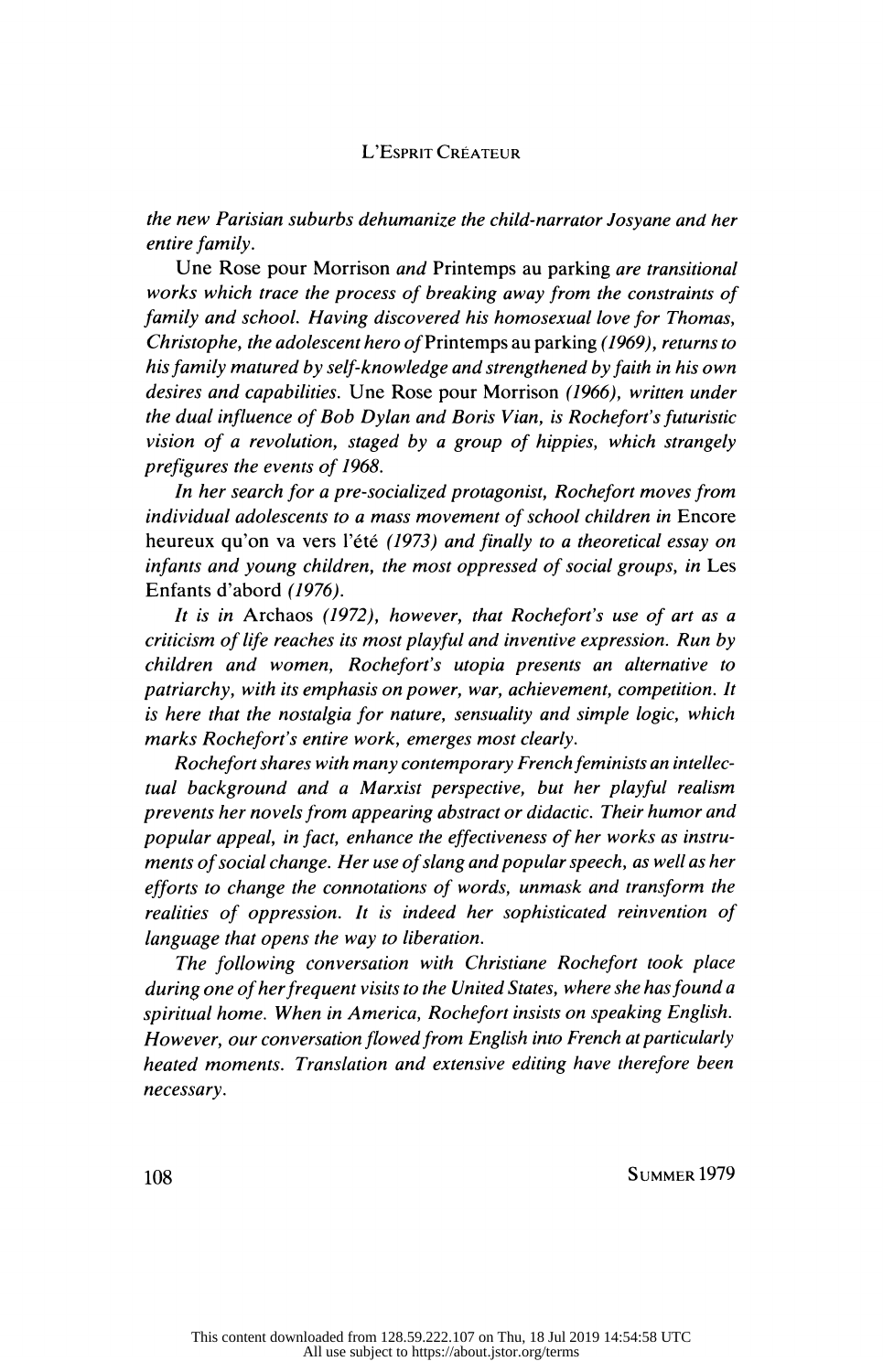Question: Could you tell us what being a woman has meant to you as a writer?

 Answer: For me, the problem has been both political and personal. Let me begin by telling you about a personal experience. I stopped writing when I was married. I couldn't even talk, really, for weeks. Finally I began to paint, and I painted a portrait of myself in oil. Suddenly I felt like telling the story of this person, who had turned out to be a medieval character. I was able to write again—just to invent, but then I couldn't be married any more—I had no time.

Q. Your book took over your life?

 A. I was working a full day, and I couldn't go to bed on time. That's how I stopped going to bed—no more physical relationship. Of course, my husband would ask me, "Aren't you coming to bed, honey?" I was just beginning to work when he went to bed. So I would answer, "Not yet," and then I couldn't write. I would then say, "Yes, I'm coming," and then I couldn't make love. So I was totally split, and he put the choice before me. One day I said, "No, I'm not coming to bed. I prefer to write." You know A Room of One's Own? I had this problem.

 Q. You've told the end of Les Stances à Sophie: Céline extricates herself from her marriage and moves out into her own room. Was this the solution for you?

 A. No, it's much more complicated than that. As women, we do not belong to the ruling class. We sit, with their royal permission, at the lower end of the banquet table. We are permitted to take bits of their royalty, we are allowed to praise them and to denigrate ourselves: "Thank you, Sir!"

 I was not quite that respectful. I tried to fish out what was good for me, to spit out what was destructive. I didn't succeed completely; I'm half destroyed—you see me. No one can escape altogether. I have been partly trapped. The Western way of thinking may be considered a brain washing. My own mental structures have been greatly perverted by the dominating discourse. Marx, for instance, appealed to me, for he is so good a weapon. Brecht got to me; the surrealists got to me—they hate women in such a sophisticated way. Lots of writers got me, even Henry Miller. I confess: beauty got me every time. But tell me, what will remain of art if we are so puritanical that we won't accept any poison in it? Next to nothing—and we will starve, for most art offers food and poison in the same spoon. Same spoon.<br>Vol. XIX, No. 2 109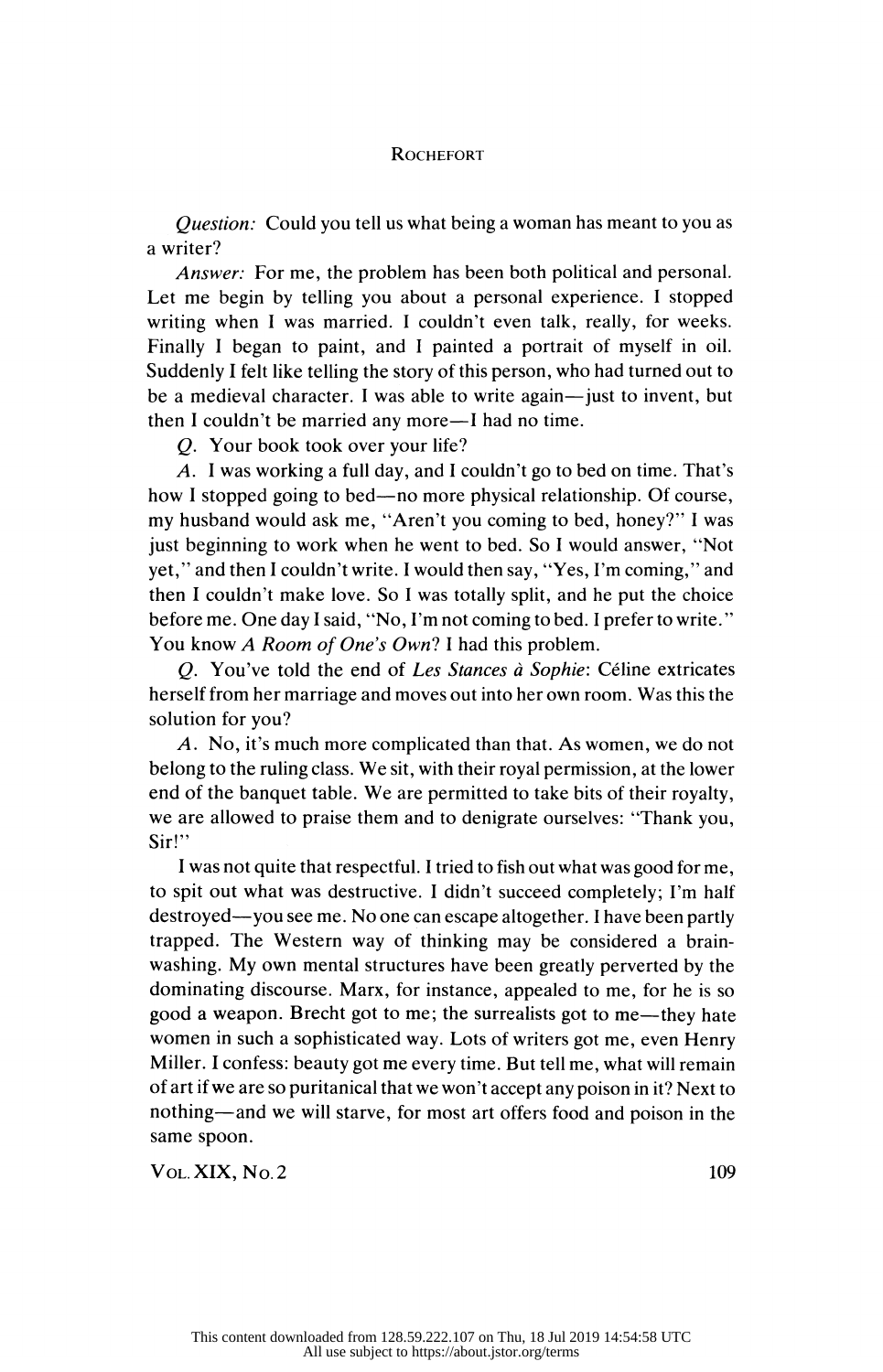Q. You say in C'est bizarre l'écriture that you have been influenced by Vian, who is very chauvinistic. Can you enjoy writers who are hostile to women?

 A. What I like about Vian is the play with words. It's a literary love, not a personal love. I'm split, and I must be split; I think there is no other way. If I like beauty, if I like art, will I reject Vian? There is poison in him, you see, but without him I would be deprived. It's a very difficult choice.

 If I find chauvinism and sexism in a text that is not absolutely wonderful food, I cannot take it. But a Henry Miller is something else. To read him, I have to glue together the chauvinistic pages, and leave open only the pages I love, which are about America, about writing, about meeting with God. In a book of Miller's, there is no respect for women at all.

 Q. You said, "the surrealists hate women in such a sophisticated way." Could you explain that?

 A. I was full of love and admiration for the surrealists, for their political position, for their radicalism: they criticized Western mental structures and rationalism and Cartesianism. But I couldn't approach these people because of so-called "love." I hate the poem by Eluard where he talks about his blue-eyed, long-legged woman. It's a worship of his woman on his own pedestal. She is a golden object, but still an object, and this is what repulsed me.

 I had a surrealist friend, and our relationship was broken because of this ideological difference. Once we were with some friends at his home. Do you know the picture by Man Ray which represents a woman—beauti ful, with sex-appeal, wonderful face, and with a metal wastepaper basket on her head? This photograph is art, of course. Once we insisted on photographing this friend with his head in a wastepaper basket. He didn't want to. We argued. It was totally illogical to refuse—we had a camera with a flash, he had a metal wastepaper basket. In the end he was forced to agree, but it was a real tragedy with a rupture afterwards.

 You know, there were women surrealists. They were so good, you can't imagine. They were writing, painting, sculpting, and they were crushed, erased. One of them, Meret Oppenheim, stopped working for 17 years, and she destroyed all her works. The surrealists exhibited her sculpture, La Tasse de fourrure. They were so proud of it that they forgot about Meret Oppenheim: they appropriated her work. I could see clearly that the wonderful energy they had and used for themselves was given to 110 Summer 1979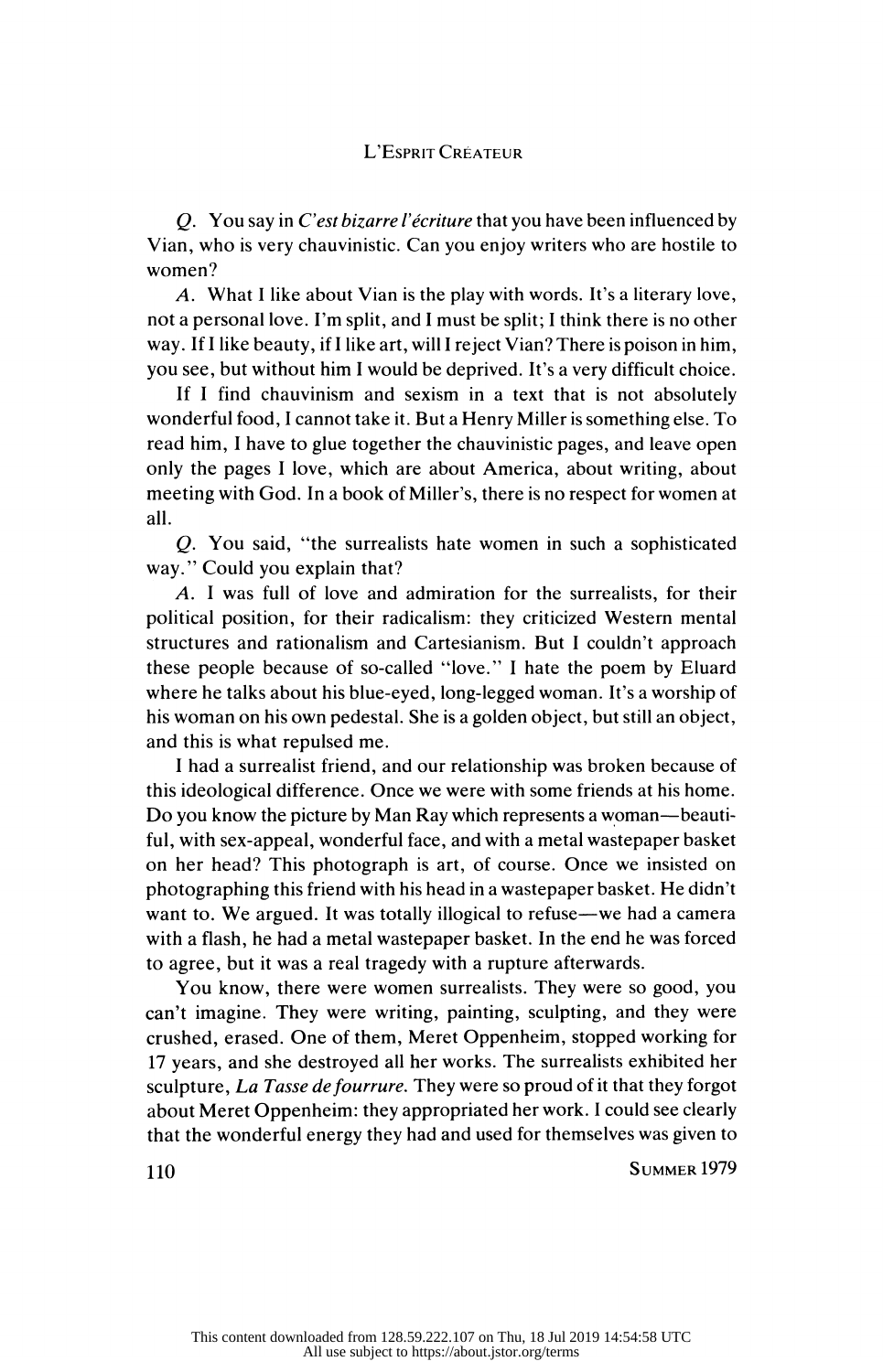them by their women. They put them in a wastepaper basket and stole their energy. I suspect them of taking even their genius from them, their imagination. So I was appalled, and now I don't like surrealism any more. You lose big pieces of art when you become conscious.

Q. How can a woman artist avoid the fate of Meret Oppenheim?

 A. I myself was able to put all this mess into political terms. That is, if as women we are not biologically inferior, then we belong to an oppressed class. What is called culture should no longer be seen as the culture, but as one of many possible ones. In the present case, it is only the culture of the Western white male, a limited one, and very, very intolerant. It leaves us very few options. You can try to be like the oppressor or like the image the oppressor has of you, or finally, you can try to be something else, to find yourself. Perhaps this is what women artists must do.

 Q. In Les Stances à Sophie, for example, Céline tries to conform to the image of the perfect wife. In Printemps au Parking, on the other hand, Christophe rejects all the values of his family. Does your choice of a male adolescent hero for this novel suggest that you see parallels among various oppressed groups?

 A. All exploitations are bad, including the exploitation of women, children, races, cows. These are just examples of oppressed classes. The question is, when does the exploitation begin? It begins when it is for profit. It doesn't begin when somebody works, but when that work gives profit to another person. I don't see a hierarchy of oppressed groups. We are lucky if one of these classes rebels and if this class in rebellion finds solidarity among the other oppressed. This has not been the case: there have been competition and attempts by one class struggle to appropriate all the others. I hope that the relationship among these struggles will become horizontal instead of pyramidal.

 I think it's absolutely necessary that eàch oppressed person try to study his or her own oppression. Take parents, for instance. They are the oppressors of their children by definition, as a class, as a human group. If they met together to try to understand their position, they would probably see that they, in turn, are exploited by society as parents. One step is to separate the role from the person. When somebody exploits somebody else, there is a totally false relationship between the two.

Q. What is the specific role of the writer in these class struggles?

 A. The dominating class has appropriated the language, has given words their connotations according to its own purposes. Language is not<br>Vol. XIX, No. 2 111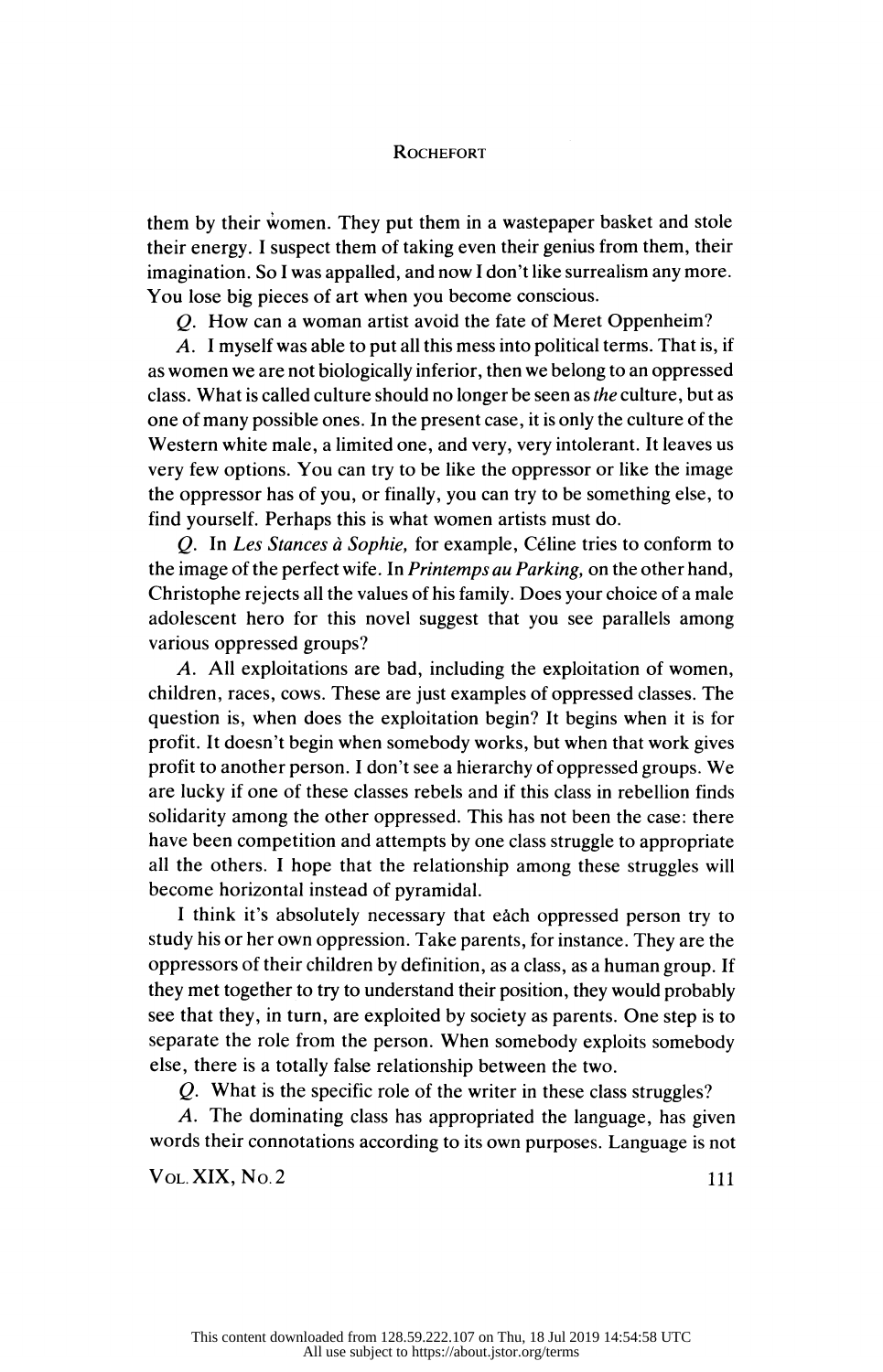simply a way to express oneself, as is commonly believed: it is a weapon in the hands of the ruling class. Oppressed people—the poor, women, people of other civilizations—have no language of their own. Who are "colored people"? You see the semantic trick? Colored for different, colored for oppressed, colored for slave.

 Q. If indeed language belongs to the oppressor, how can women use it? Is a female discourse possible?

 A. I think that an oppressed person who dares to write, using the material shaped by her or his oppressor, has to be tremendously careful. Each element must be seen as a battlefield. When we dare to touch this material in literature, we cannot allow ourselves to be innocent. For example, women are said to be "biologically inferior": "biology" is used instead of "oppression," instead of "put in the role of a slave." For "protection" you must read "control," and if they say "help," you must read "exploitation. " These are words you can't use without being careful. For example, when writing a novel, you can put them into the mouth of an enemy character. Take the word "love," the most miserable of all, formerly so beautiful, now almost impossible to write without washing one's hands afterwards. I never used it in earnest; only once did 1 put it at the end of a utopia, after 400 pages to pave the way.

In Les Petits Enfants du siècle the little girl who is the narrator (and myself at the same time) would always say, "said the father"; "eat your soup, said the father," not "daddy," never "daddy." After a lot of "the father" we resent him as the establishment. When I say "Sir" to somebody, it's an insult—"madame" too.

 Personally, I try to give another meaning to words. Sometimes I take their word and twist it and throw it back in their faces, if possible. I cultivate misunderstandings, because I know they work on the subconscious. I think it would be good if we oppressed were to study the subject all together, instead of trying to write well, because good writing is the writing of the master. For example, as I began to read the proofs of my first book, Le Repos du guerrier, 1 said to myself, "Oh, I'm not ready to be published. This is very, very bad." Then I had doubts. 1 looked at my own manuscript, and I saw that the editors had added a lot of commas and exclamation points. It is significant that these commas had been imposed on the text of the nonconformist character. I myself had used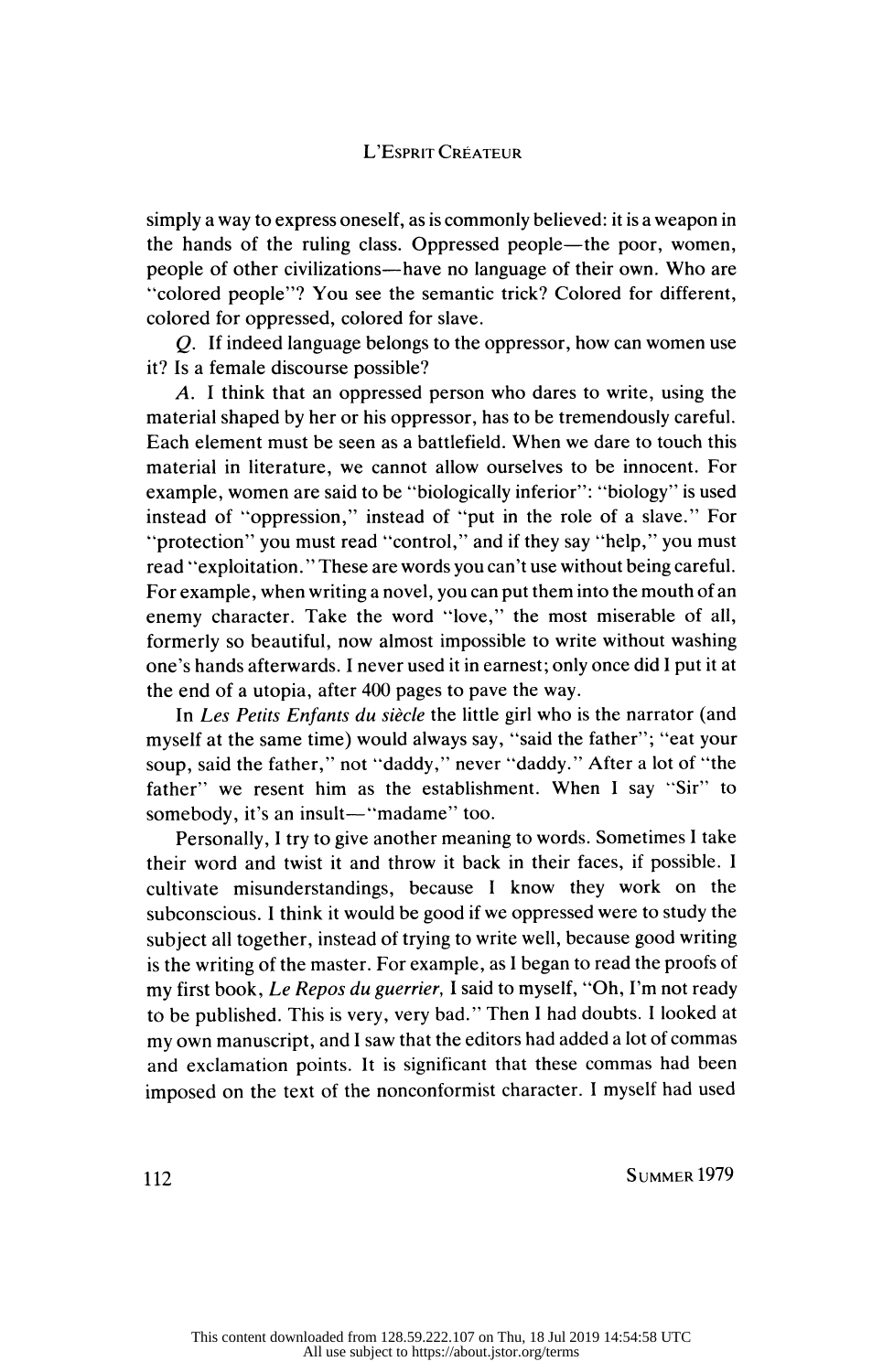them in the discourse of the conformist character. I suddenly understood that punctuation is the Order.

 Grammar and syntax are instruments of power, so we have to change them. We have to change discourse. We have to rediscover another way of thinking, the way that is pejoratively called—that same semantic trick intuition, as if it were prophecy to be read in cards. Rationalism is one form of intelligence; intuition is another. There are many forms of intelligence.

 Q. Intuition seems entirely alien to the contemporary reliance on science and technology.

 A. I believe that "science" is often a bluff. People claim to be scientific, but most of the time it's just prejudices and psychology, not science at all. I was on a TV program once with an expert on child development. When he started talking about I.Q., I said, "You can't measure a complex element with a simple scale,"—which is a legitimate scientific argument. You can't use a single number to describe something having many levels, and you certainly can't measure something which you can't even define. Each person is different from the others, so you can't measure intelligence at all by test. I discussed this in Les Enfants d'abord.

 Q. Can the woman writer go beyond the mere deconstruction of the dominant mental structures to create new forms of meaning?

 A. One of the ways to recreate a culture is to change the symbols. This is what I tried to do in Archaos, for example: I changed the symbols of male and female sexuality. The poor penis has been taken as a symbol of power, but for me this is a perversion of the symbolism of the penis. In Archaos all the sexual symbols are reversed. No, not really reversed, because the female is not aggressive either; neither one is aggressive. The phallic aggressiveness is actively destroyed in the first part of the book and then, in the utopian parts, there is no longer any link at all between the phallus and aggressiveness. Instead, the penis becomes symbolic of waiting, almost of passivity, of invitation. You can find these meanings in a lot of natural symbols like obelisks, steeples, trees, which are phallic symbols, granted, but which stand waiting to attract people, to gather them together. In other words, one symbolic meaning has been unduly emphasized, which is a great shame. It is out of a spirit of conquest that this has happened. Imperialism, one of the dominating mental structures,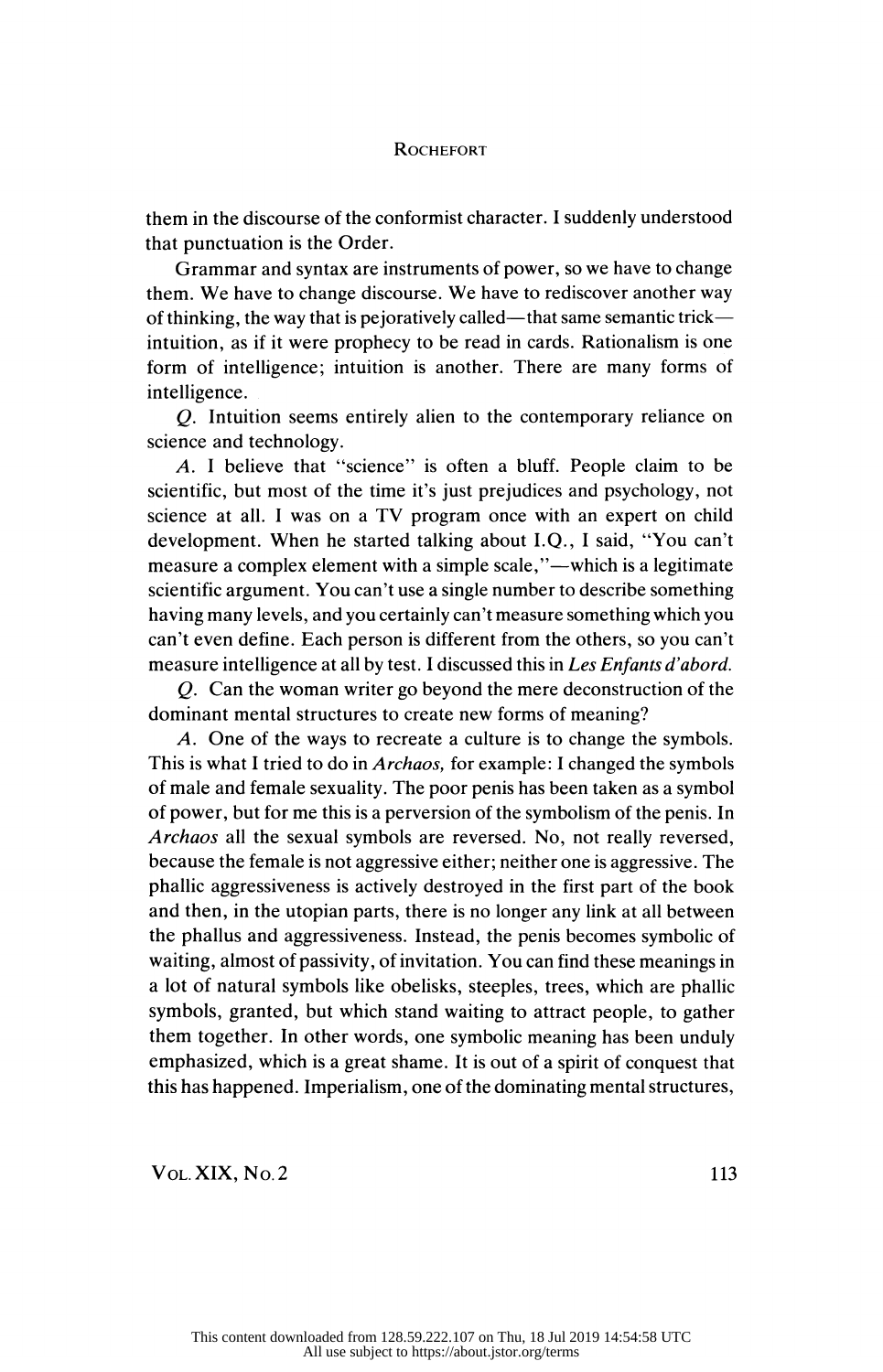# L'Esprit Créateur

 has chosen the phallus as its symbol and has monopolized it, whereas for me, there is no inherent link between the phallus and imperialism. So I suggest that at first we try to find other symbols for the phallus and for women's sexuality, which in the book is active in breaking the patriarchal symbolism. Then we'll see .... active, passive, it's all the same.

 Q. So you believe that writing is part of the process of consciousness raising? Is that why you are a utopist? Tell us how you came to write Archaos.

A. I wrote the first version of *Archaos* in a certain state of inspiration. I didn't know what I had planned, and I was totally mistaken about my message, in case I had a message. Then I began to see through my inven tion: I was trying to write a utopia. But by the end of the second version I found myself frustrated. I felt I had failed to create a utopia. It was as if the center were empty: maybe because there was too much dream and too gratuitous a dream. I had to have some links with reality. One day, I knew that I could do it, that I could control such a long book. I think I finally succeeded in building a utopia because there were seeds outside at that moment—the communes and new ideologies of how to live together. I think it gave me the food I needed. Now I can find in Archaos—even / can find in Archaos—what my conceptions really are. I think it is the most positive of my books. The other ones criticize; this one is a suggestion of a world. People used to say, "You criticize, you are against, but what do you suggest we do?"

Q. What kind of world does Archaos suggest?

 A. There is in Archaos an oneiric country, a dream land with sorcerers, songs, music and an enchanted forest. This is the country of the irrational and the other way of thinking and feeling. The character who really makes things to happen in the first part of the novel is Analogue, who pushes constantly toward a destruction of patriarchy. He is a provoker, he provokes through the queen.

Q. But he's hopelessly in love with the queen.

 A. Not hopelessly. His way of living is non-coital—he doesn't make love.

Q. Un amour inaccompli?

 A. No, it's not "inaccompli. " It is against the finality of intercourse there is no intercourse, but he says that he is fulfilled. There are caresses,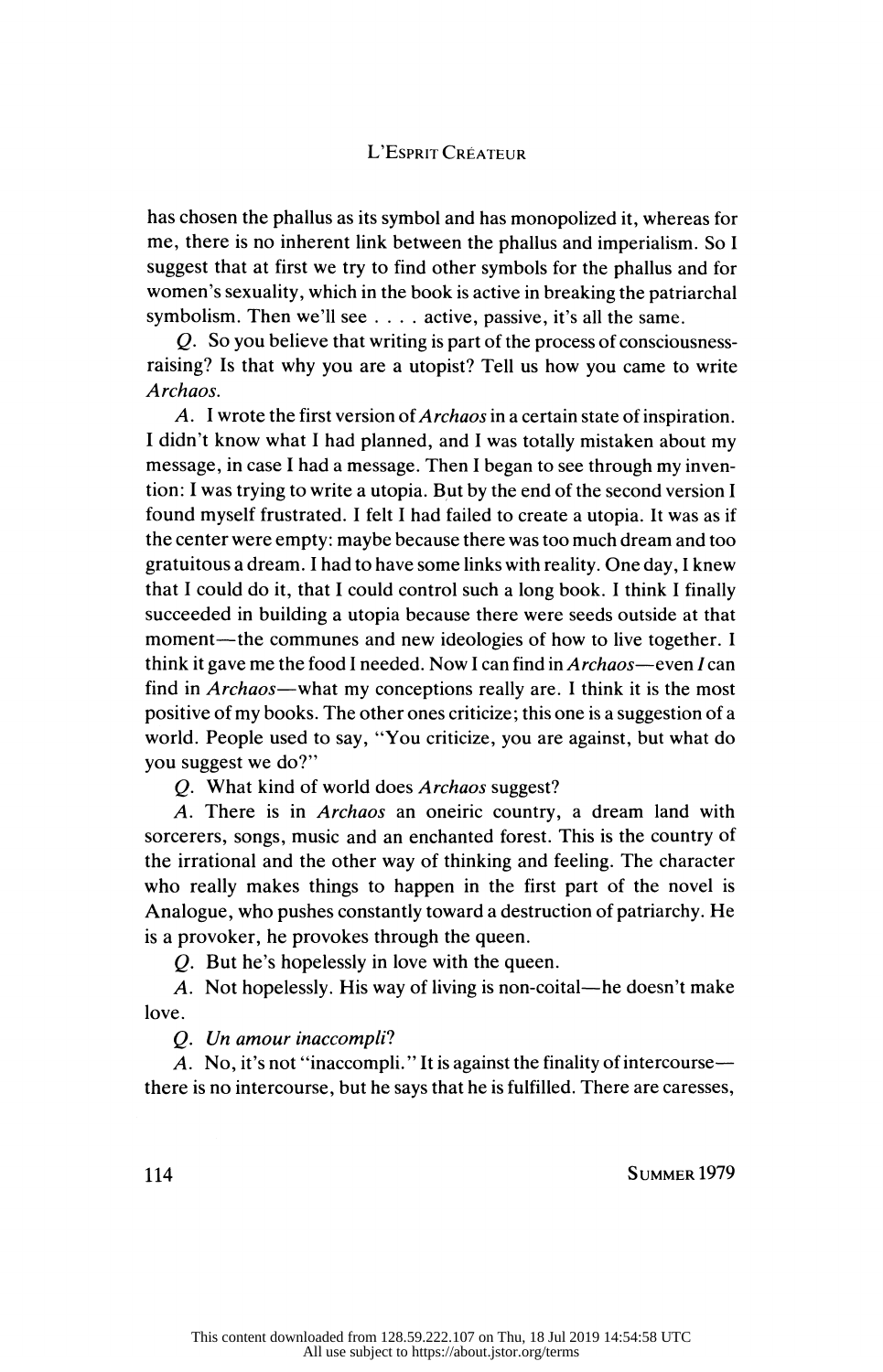touching, massage; there is contemplation. These ways of relating break the pattern of being in love, courting, finally sleeping together and that's it. These characters criticize and challenge that pattern; they try to define another kind of relationship. They frequently make love at a distance. The book is about how to desire without power. The women and children take the power but don't exert it. It's a truly utopian and futuristic message, you see.

If I'm not mistaken, there is no couple in Archaos. No, no traditional couple. If a man wants to have one of the young women, the only way is to be loved by her. So there is love in the book, but people don't live together as couples. I just became aware of it here now. There is no couple in Archaos.

 It's a big fantasy, this book. The country I describe is not our countries. There are no factories, no cars, no freeways, no houses made of concrete. This world doesn't exist now or even tomorrow. If you ask me about my ideal social structure, I would say it's no structure, except that a little child has to be with his/her mother or another person who loves him or her. Archaos is a work about groups.

Q. Encore heureux qu'on va vers l'été, your most recent novel, is also a Utopian vision, but here you use the commune as your primary social unit.

 A. I presented a reality as I think it is. I wouldn't say the commune is an ideal social structure, but it is an alternative at this time. Maybe we can find something better.

 The passage set in the commune is not well made, I must say. It's a little bit too direct, too militant. This is true of the whole book, which is militant more than literary. Originally, I had a basic structure in mind, which was a dialogue between two little girls. It was a kind of game in my head. I often envision just such a skeleton—not an overall plan, but a dialogue, for instance. I began writing it enthusiastically and became aware of the fact that a mass movement of children was emerging. Suddenly I couldn't go on—no more inspiration. Why did I stop? I was in the country. Finally I realized that I had gone to a farm to buy milk ; on the TV there I had seen Allende's fall and Pinochet coming to the palace. I had sat down and listened, stunned, petrified in a way, with a very negative feeling of something heavy in the world. I could do nothing at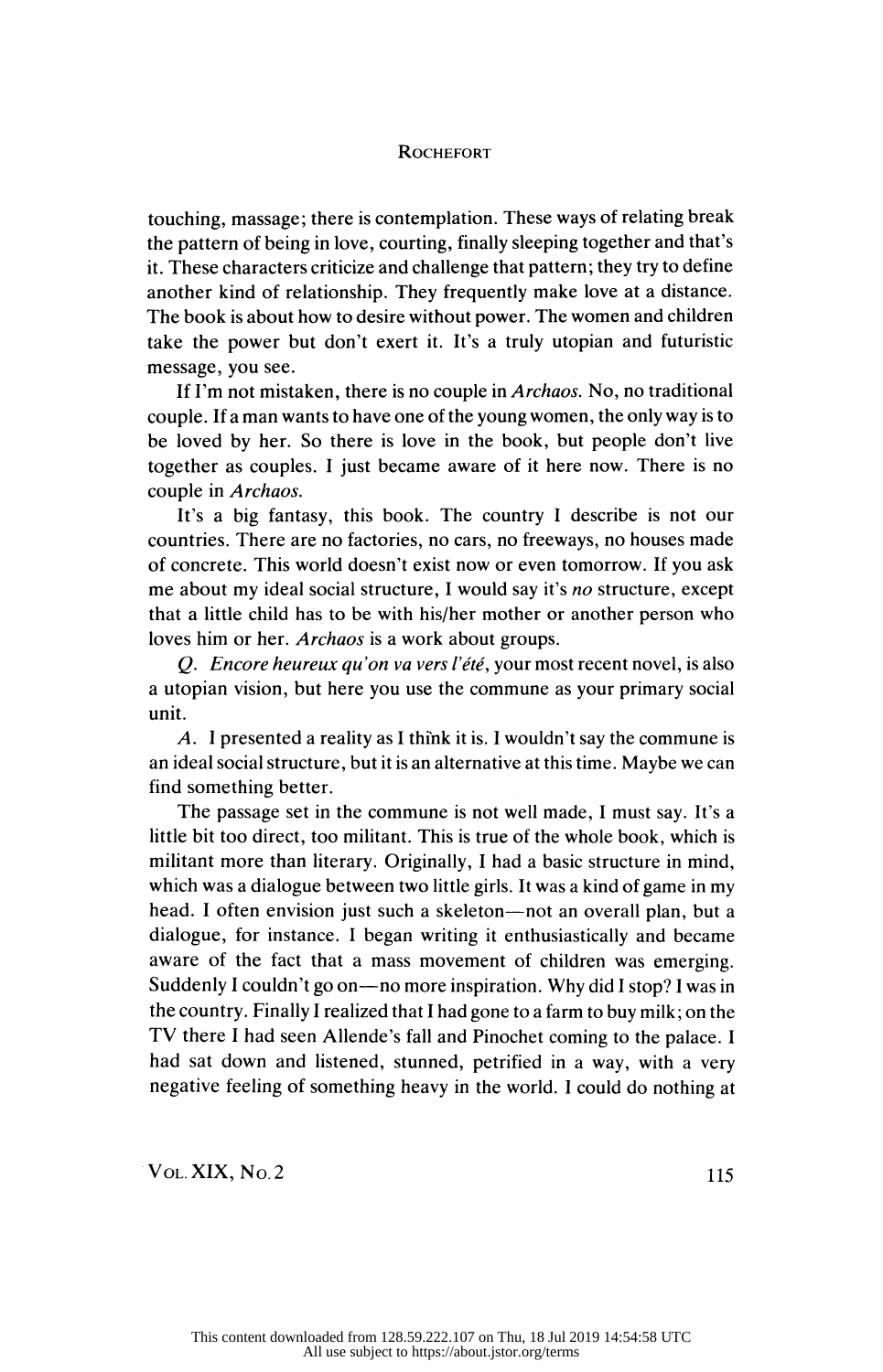that moment. I had a nightmare that night, and that was the day I stopped writing. Although there was no relationship between Chile and my subject, two little girls, I stopped for two years.

Q. When did you start writing again?

 A. I don't know. You want me to say that it was because of Portugal, because it was around the time of Portugal. It couldn't have been so direct, but it was clear in a way. There was a feeling of general release, and there may have been some movements of kids. I think I'm always sensitive to the environment: I am a sponge plunged in a liquid. I got this feeling of haste, as if you have to go out to take a swim in the sea just between two rain showers, quickly. So I didn't take time to do it well. I apologize. Although the book had started as a structural game two years before, it became a story fed by the potential of children. It was no longer a game, but a message, and the message dominated the form. There has to be a balance, but, as I hurried too much, the message took over. 1 don't know exactly why the original plan of the two children speaking together disappeared. It might not have been the right vehicle for this climate. The dialogue was replaced by another structure, a network. I can draw it on a piece of paper. I think the idea of a network covering the whole country is more relevant than a dialogue.

 Q. You talk a lot about political climate in C'est bizarre l'écriture—you say that writing changed after '68.

 A. I wrote two different versions of Printemps au parking—one before and one after '68, so to find the semantic changes we would have to look at the two versions. The connotations of the words had changed. Let's take "revolution." Nobody would pronounce this word in 1966—it was just a romantic notion—but now, if somebody pronounces it. . . It came, it sparkled, and it disappeared under a cloud of disgust. Now it belongs to the enemy. I use this example because it has a real history. Now "revolution" is synonymous with authoritarianism, mental terrorism. The myth doesn't exist any more in its old form. It changed, and we are careful even with the word "change," because it may have the same destiny. So we are shy; we use no word at all, if possible.

 Q. Printemps au parking is nevertheless set in 1966. How would it have been different, had you set it after '68?

 A. The main character, Christophe, would not be so nonverbal. He would know more about politics. He would know about words: "student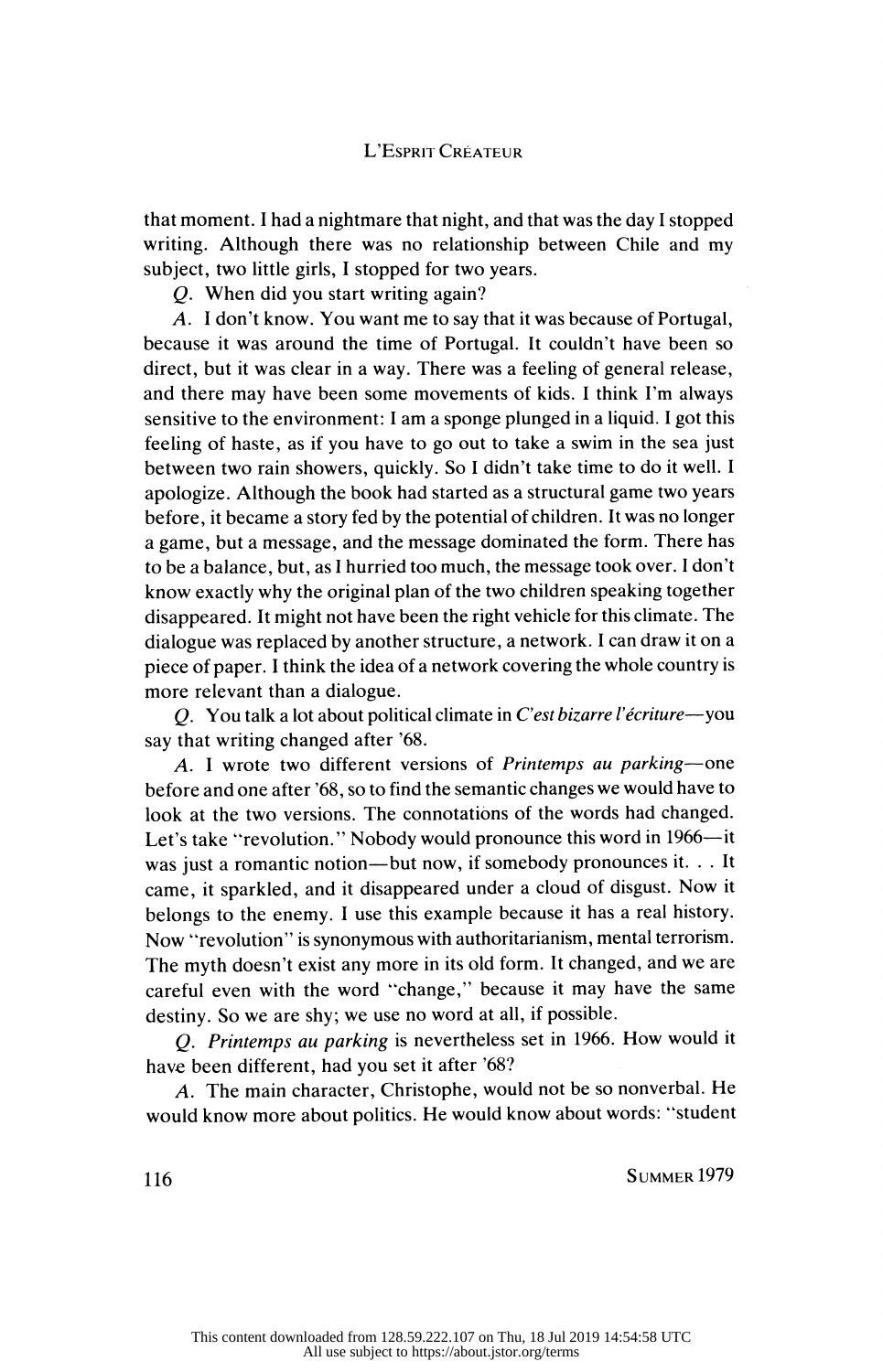movement," "committee," "MLF." In 1966 nothing, blank. He would not be so innocent; he would be more articulate, more conscious. For instance, the characters wouldn't have the same innocence about homo sexuality. They would know that there is a movement. Fabrice and his sister are old-style homosexuals; now they would know they belong to a group. I think it's the same for women. Such a feeling of belonging is a change, I think. The individual is not so exceptional, not so neurotic or abnormal.

 Q. Is that what the women's movement has done for you, made you feel as though you belong?

 A. In some ways, yes, of course. It has, however, become a form of censorship for my writing. I must begin to say this now because it's no good for anybody to hide such things. I have friends for whom it has also been a censorship. You can have a censorship coming from truth. The right to be a delinquent is very difficult to hold on to, and the writer must be ready to be a delinquent. You don't know what you are going to write, you don't know what will issue out of you. I want the right to be a delinquent. Even if the movement were totally right, wonderful, the absolute truth and nothing else, it would still be a censorship.

 Q. So you see yourself as a delinquent, but do you also see yourself as part of a tradition of women writers?

 A. I found my roots in America, not in France, because French feminists have not been looking at history. Some of my friends are being encouraged by American women to do so now. Three or four years ago I went to a poetry session in New York—Anglo-American poetry by women from the 15th century on—and it was a real revelation for me. I discovered a continuity, a line like the male one. Things were not as I was educated to believe: Madame de La Fayette, Colette, a shooting star from time to time. No, there was a totally continuous history. That's the first time I was conscious of roots.

Q. Why has the women's tradition in France been so discontinuous?

 A. Because they just kill women in France. The repression against women has always been terrible. You know that during the French Revolution they chopped off the heads of many feminists. Each time there was a movement, the women would fight alongside the men, like American women in the civil rights movement. Very often they became even more radical than the men. And then they were killed for it, totally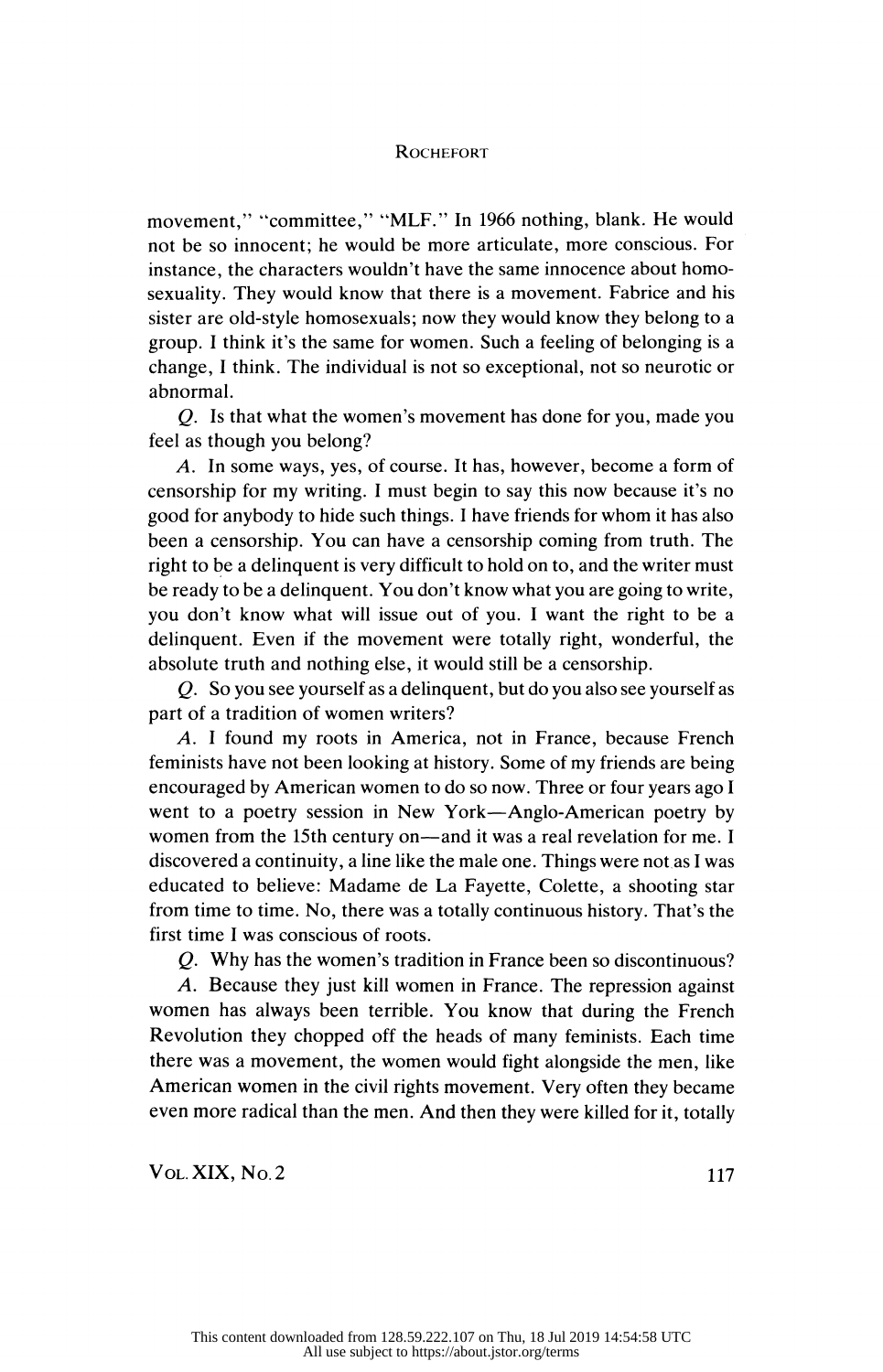erased. The French are extremely sexist. They are feudal and well organized for oppression. So when I say that hatred is one of my motors, I have reasons.

Q. When you began to write, had you read a lot of women writers?

 A. Oh, a little Virginia Woolf, but you know there are not many translations in French. All my favorite writers except the modern ones (Marguerite Duras, Virginia Woolf, Natalie Sarraute) are American male writers, like Faulkner. Faulkner was a kind of master, a teacher. I was fascinated by his constructions, not by the style, however. Joyce, Kafka, and now Heller, Saul Bellow, and Salinger, these are my people, and they are all male. And in France, Boris Vian, Queneau, Diderot and Laclos. I like the 18th century and the 20th. I hate the 19th—it bores me.

 Q. You say you like the 18th century. One name that comes to mind in relation to your vision of childhood is Rousseau.

 A. I hate Rousseau, I hate his egotism. For example, in one of the Rêveries d'un promeneur solitaire he criticizes people who pick plants for medicinal use. At the same time he picks a plant to put in his herbier, the most narcissistic use of a plant. He kills this plant for nothing, just for himself, to look at it, to have it. I think the people he condemns know plants and their virtues, and, in my opinion, they love plants as a gift. So at the same time they love plants and the people they want to heal. Rousseau just doesn't understand this because of his "moi-je, moi-je." And the main point is that he is not conscious of his egotism.

Q. Isn't his vision of childhood similar to yours, however?

 A. Mine is not the same position as Rousseau's. I don't state that all human beings are good when they are born, as he does. I always put hope in children, but it's not the same hope as Rousseau's. Children are full of potentialities—we are all full of potentialities when we are born—but then we are, to varying degrees, reduced by societal norms and standards. So the human material is not inherently "good," as Rousseau said, but it's not inherently "bad" either. It is rich with many possibilities. The reduction that we suffer is what touches me.

 Q. Isn't this the process that you portray in Les Petits Enfants du siècle? Would you talk about the development of your thought about children?

 A. Let me begin by expressing compassion for Josyane, the little girl who had all the potentialities and hope of the mind, of the soul, of the brain. But she is crushed by society, or, I should say more specifically, by<br>118 SUMMER 1979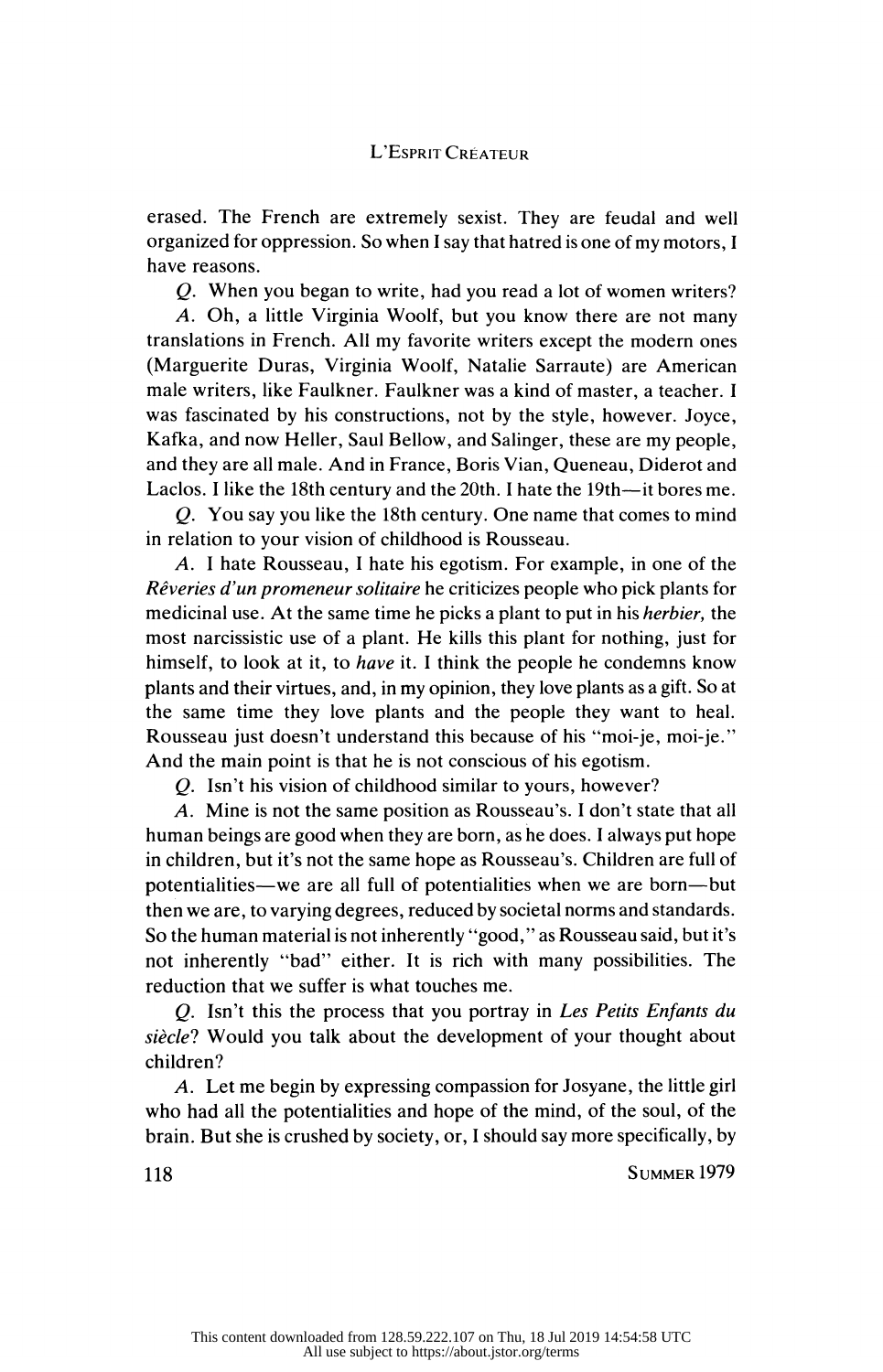a certain way of life created by the form of the house, the way of feeding people, the way of living inside the house, the economic links with the world. There are no other links but commercial for these people. Josyane was a person, she was somebody, but she was trapped by love. I think everybody has potentialities like hers, except the physically ill or brain damaged. Les Petits Enfants du siècle is the story of a reduction. Josyane is exploited just because she is there. She is the oldest child, so the mother uses her and the father uses her. They don't choose her brother for the same purpose. They don't even look at her school records or at her home work. Although they think they love their children, they are totally alienated from them. But the fault lies not just with the family or the school, but with the environment which dominates her whole life—so big, so inhuman, so heavy, so authoritarian, so constraining.

 Q. There is also a communist family in Les Petits Enfants du siècle. Does it provide an alternative?

 A. It was not an ideal; I was critical of this family. Believe me, the Communists saw my sarcasm very clearly. They hated the book and with good reason. I presented in the communist family a kind of reformist position; it was a beginning. They were not sexist, for example—the boys and girls shared the housework. But even though they were of good will and not intolerant, I wouldn't recommend this type of family. The little girl was very puritanically raised, so she is rigid. They are pretty heavy on children, this communist family.

 Q. Do you feel that sexual liberation is a very important aspect of your work? For example, Geneviève in Le Repos du guerrier is freed through an intense sexual experience.

 A. Not many saw this point. It was a kind of mystic initiation for Geneviève—a quest through sexuality, not through love.

Q. Do you see Renaud as a positive character?

 A. He's a symbol of the political despair of the fifties. He's a dropout, which is positive for me. He is the advanced one, and she is the *petite*  bourgeoise. She has in her head schemes of eternal love and eventually of marriage. Maybe she destroys Renaud by wanting to integrate him: "you must do something in life, you must conform. " She sends him to the clinic for detoxification, and it is like a murder. She understands that she has killed him as a poet, as a dropout, as a free person. But I know that she doesn't really kill him because, of course, he will leave the clinic and drink again. It's not a question of a good character and an evil one. Renaud is<br>Vol. XIX, No. 2 119